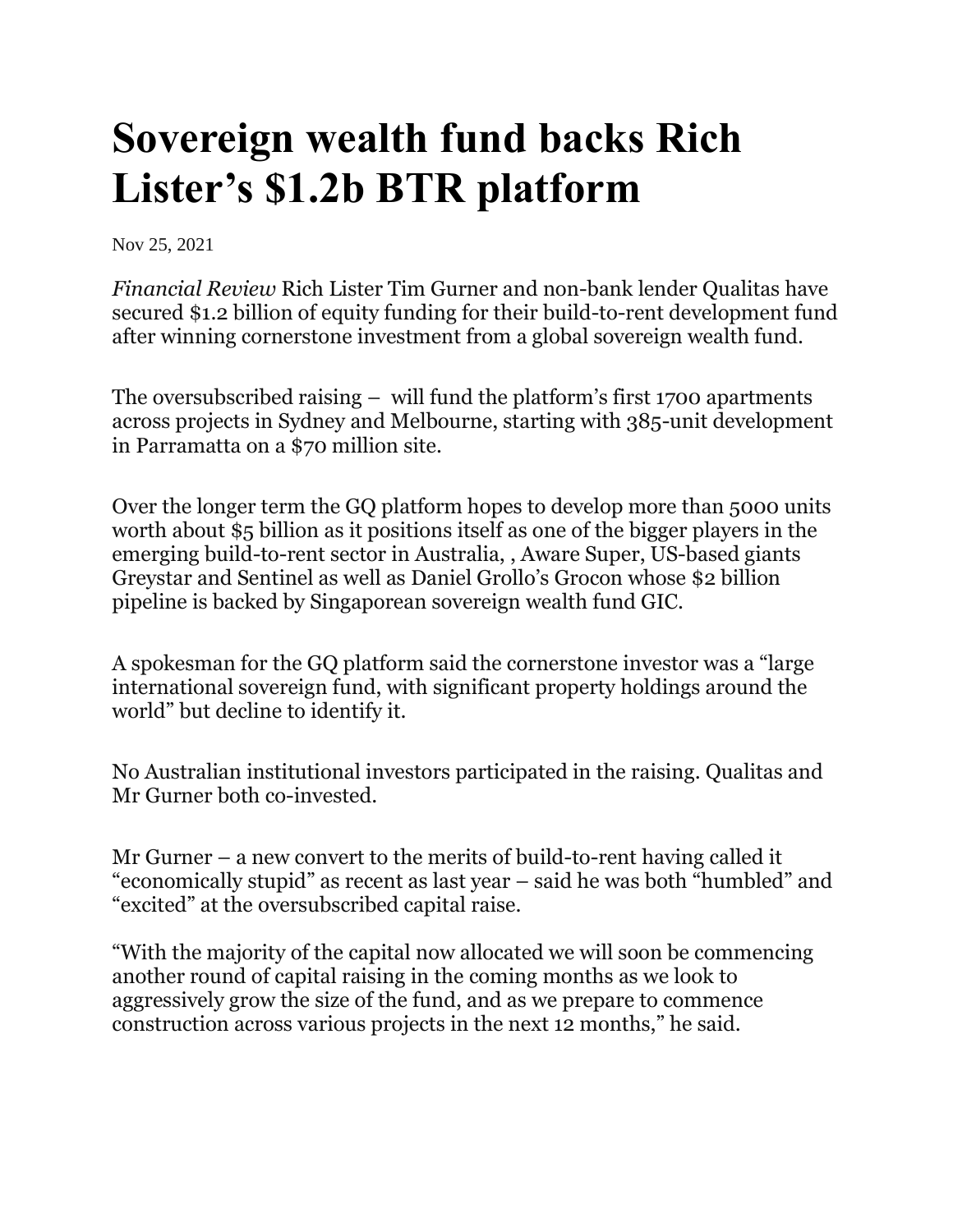

A render of the 61-level tower in Parramatta that Tim Gurner and Qualitas will develop.

Having previously said the platform would begin with three Melbourne projects comprising more than 1100 units, the initial focus has now shifted to Sydney despite it being a tougher market to get BTR projects out of the ground than Victoria.

However, Mr Gurner and Qualitas will have the advantage of a less competitive market, since most of the local BTR players are focusing their energies into projects in Melbourne,

"We need to cement ourselves in Sydney first to build a serious platform. No one will get real scale and platform value without a serious presence in Sydney," Mr Gurner told *The Australian Financial Review.*

For Qualitas, which last week raised \$300 million ahead of an an ASX listing that will value the non-bank at \$700 million, the joint venture with Gurner deeply embeds it in the success of the BTR sector in Australia.